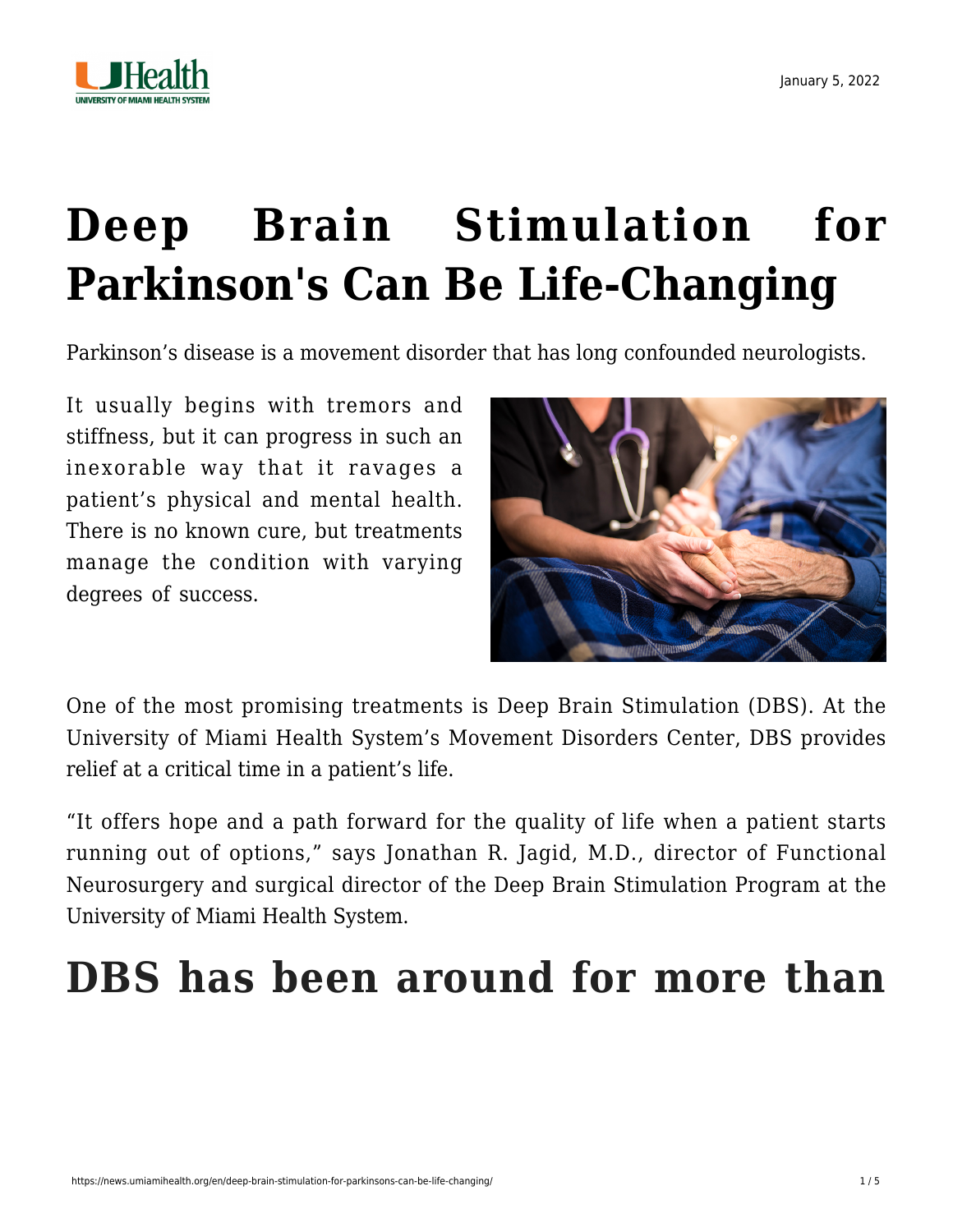

### **two decades.**

DBS helps with the physical symptoms of Parkinson's but doesn't address the mood manifestations, such as hallucination, depression, sleep disorders, and cognitive impairment.

The procedure is typically recommended when the effectiveness of medications, the first line of treatment, begins to taper off or when the side effects from those drugs lead to complications.

"Initial therapy [for Parkinson's] is medications," Dr. Jagid adds, "and they can work great for a while. But about 50% of the patients begin to have problems at five years into their disease."

#### **Enter DBS, a two-stage procedure.**

In the first step, neurosurgeons place electrodes in the brain, with 3D imaging and advanced medical software helping to determine the best placement. A patient remains awake during the process, and the neurosurgeon may ask the person to move their arms or legs to aid in guiding the implantation.

The second step involves placing an impulse generator battery under the collarbone or into the abdomen to provide the electrical charges to the electrodes in the brain.

This procedure is done under general anesthesia. The neurologist can then manage the stimulation via remote control as needed.

### **"It's like a pacemaker for the brain," Dr. Jagid says.**

"It's fooling the brain into thinking that dopamine is present." Dopamine is a brain chemical, or neurotransmitter, that helps move electrical signals through the brain. People with Parkinson's have low levels of this chemical. Though it's not clear why this happens, the lower the level of dopamine, the more symptoms of the disorder a patient will experience.

Risks are minimal with the DBS procedure, Dr. Jagid adds, and the effects can be almost immediate. However, it usually takes two to four months to optimize the delivery of the electrical charges to the brain.

More recently, neurosurgeons at the Movement Disorders Center have used a DBS device that can be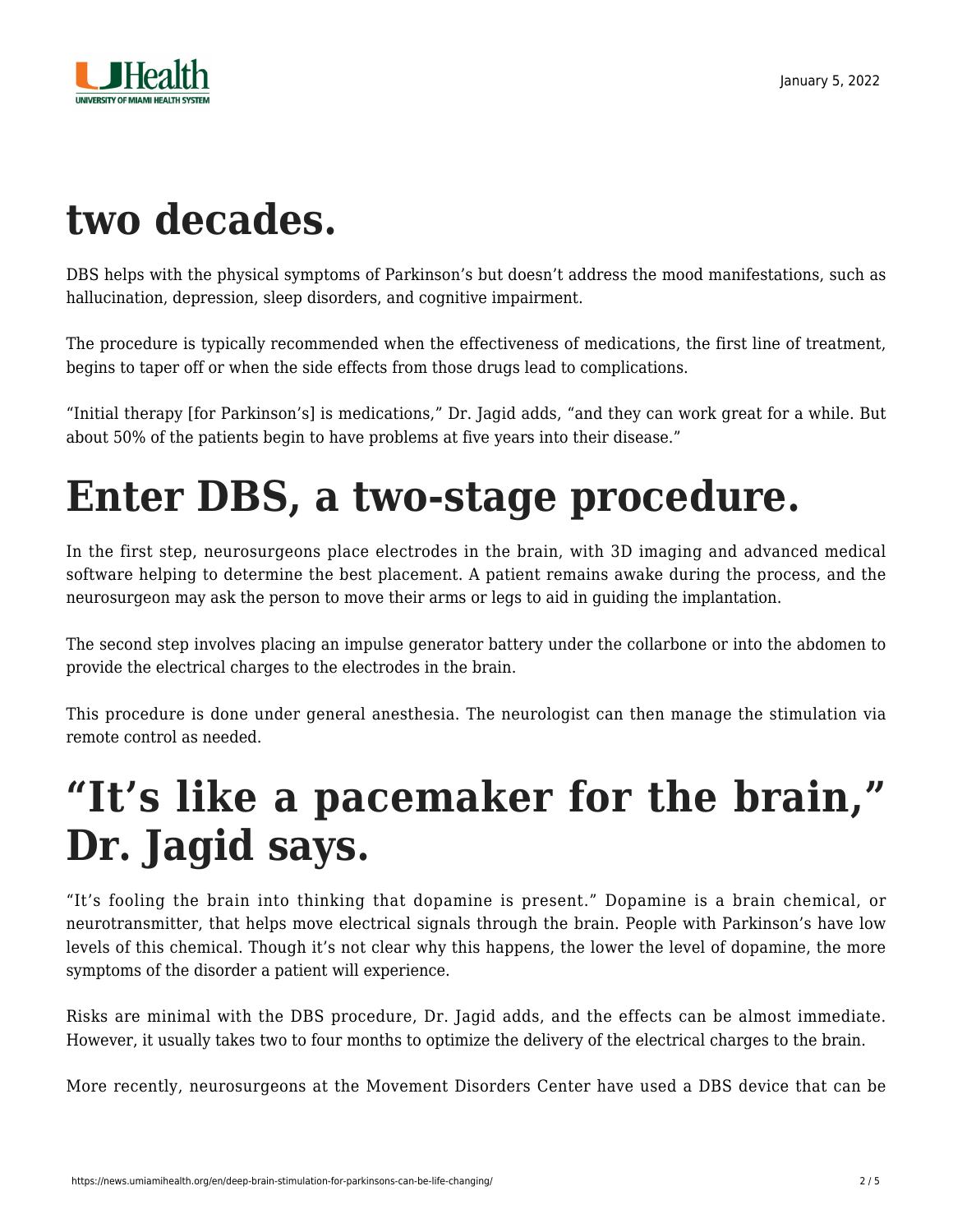

adjusted remotely from the doctor's office by using encrypted video signals and a Bluetooth connection to the patient's smartphone.

While the DBS procedure can be performed at various centers around the state, UHealth's Movement Disorders Center leads the way with a comprehensive research program and the longest-running clinical operation in South Florida.

#### **The center's multidisciplinary team has participated in more than 1,100 implants.**

What's more, as a National Parkinson's Foundation Center of Excellence, UHealth physician-scientists conduct clinical trials on new devices for the three DBS manufacturers, Abbott, Boston Scientific, and Medtronic.

DBS is also used to treat other movement disorders, including Tourette Syndrome and dystonia (involuntary muscle contractions that cause repetitive or twisting movements).

UHealth DBS experts have also worked with the Department of Psychiatry and Behavioral Sciences to treat obsessive-compulsive disorders. Dr. Jagid has joined forces with the Miami Project to Cure Paralysis to implant DBS devices to help patients with spinal cord injuries.

While some DBS patients may still require medication to control their symptoms, daily intake of these drugs — and their side effects — can be reduced by as much as 50%, Dr. Jagid says. What's more, while medications can wear off, increasing a patient's symptoms between doses, DBS treats these symptoms constantly, preventing fluctuations.

#### **Ana Veciana-Suarez, Guest Columnist**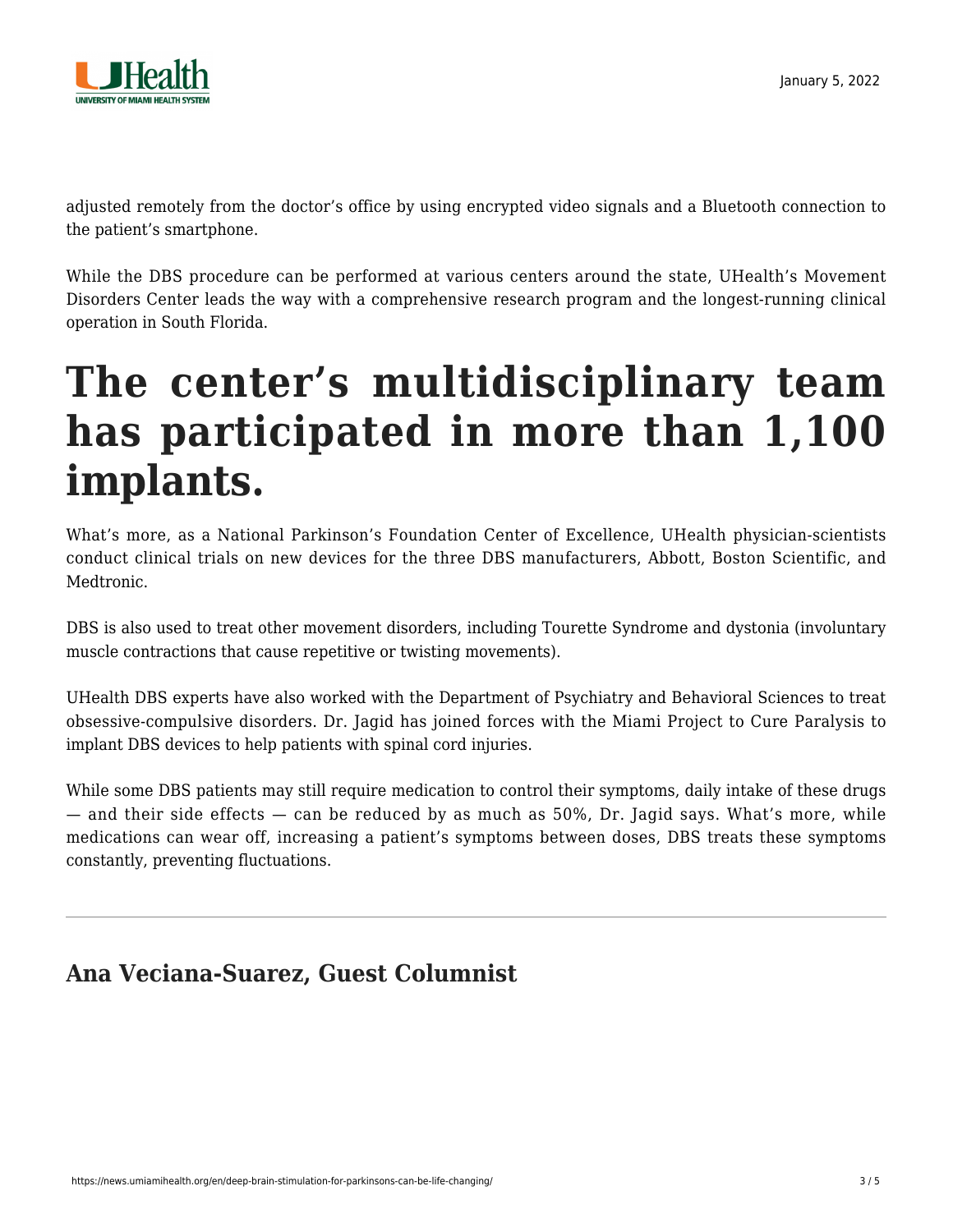



Ana is a regular contributor to the University of Miami Health System. She is a renowned journalist and author who has worked at The Miami Herald, The Miami News, and The Palm Beach Post. Visit her website at [anavecianasuarez.com](https://www.anavecianasuarez.com/) or follow [@AnaVeciana](https://twitter.com/AnaVeciana) on Twitter.

#### **READ MORE**



#### **[Optimize your brain health](https://news.umiamihealth.org/en/how-to-optimize-your-brain-health/)**

You can't put your finger on the right words. Or your ability to troubleshoot complex